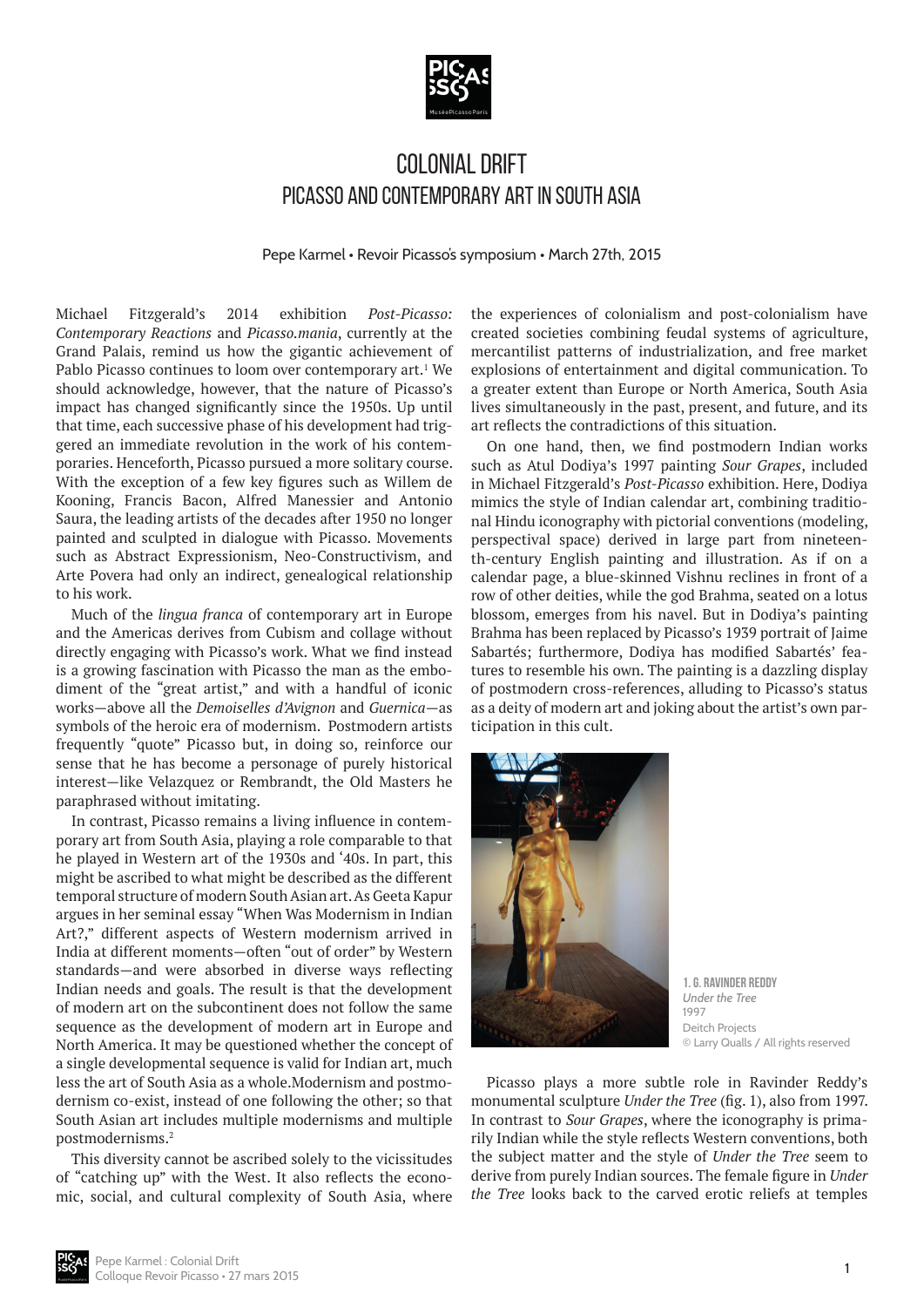

such as Khajuraho and Orissa and to the cast bronzes carried in medieval religious processions, but her more proximate source lies in the carved and painted wood sculptures used in religious processions today. At first glance, then, Reddy's work seems simply to assert the right of such vernacular sculpture to be seen on the same stage as other types of contemporary art.

However, the longer one studies the figure in *Under the Tree*, the more she seems to diverge from these sources. While the erotic figures on temples were shown in the nude, the medieval bronzes manifested a more complex relationship between nudity and adornment. They were cast in a state of semi-nudity (as they are now shown in museums), but before being displayed in processions were washed with milk and other sacred substances and dressed in elaborate costumes concealing almost everything except their faces. The modern polychrome sculptures used in processions are imagined and sculpted from the outset as clothed figures. The nudity of Reddy's gilt figure represents a provocative variation on the vernacular tradition from which it emerges.

Her bodily proportions and stance also fit uneasily into Indian tradition. The bulges and concavities of her limbs and torso have little in common with the svelte plumpness of the figures at Khajuraho or Orissa, or the serpentine slenderness of Chola bronzes. Her stylized facial features resemble those of modern-day processional figures, but the detailed, non-idealized physiognomy of her body belongs to a completely different style. Furthermore, her rigidly symmetrical stance, with arms extended at either side of her body, represents a complete rejection of the "S"-curve pose that is the Indian equivalent of contrapposto, as ubiquitous in Indian sculpture as contrapposto is in Western.

It does not seem unreasonable, then, to look for a non-Indian source for the pose and anatomy of the figure in *Under the Tree*. As soon as we do so, it is a Picasso that presents itself as the most likely candidate: specifically, his *Pregnant Woman* of 1950 (fig. 2). Here we find the same rigidly symmetrical pose, the arms extended at either side of the body, and the visual rhyme between the protuberances of breasts and belly.



**2. Pablo Picasso** *Pregnant Woman* Vallauris, 1950-1959 Bronze, 109 x 30 x 34 cm Musée national Picasso-Paris Dation Pablo Picasso, 1979. MP338 © Paris, RMN - Grand Palais / Mathieu Rabeau

© Succession Picasso, 2016

The juxtaposition of the two figures illuminates the artistic achievements of both Reddy and Picasso. To begin with, it helps remove *Pregnant Woman* from its conventional interpretive framework. Yes, the sculpture reflects the personal impasse of Picasso's life at this moment: he wanted his companion, Françoise Gilot, to have a third child, but she refused, inspiring him to compensate with this compensatory image of a pregnant woman. Yes, it demonstrates the technique of allegorical bricolage that Picasso had developed at Vallauris, using literal ceramic vessels to form the figure's belly and breasts, the vessels of new life and of life-sustaining milk. However, Reddy helps us see features of *Pregnant Woman* that we have overlooked. To begin with, there is her rigid symmetrical stance, as unusual in Western art as in Indian. This strict frontality should endow her with a sense of hieratic authority, but other aspects of the figure conspire to subvert it. From Pharoah Menkaure and his wife in 2500 BC to Michelangelo's David in 1500 AD, the look of authority in Western sculpture is communicated by a large head and shoulders positioned over a narrow waist, supported by long legs. Although the *Pregnant Woman*'s shoulders are heroically broad, her head is small, and her short, spindly legs seem grossly inadequate to support her massive torso. She looks as if she might topple over at any moment.

The rhyme between the *Pregnant Woman*'s breasts and belly draws our attention to the fact that Picasso has reversed the usual proportions of the torso, concentrating its mass and volume at its base rather than its apex. Within the Western tradition, this reversal is usually associated with medieval sculptures of the Crucifixion (as in the Gero Cross), where the protuberant belly serves as a sign of the abjectness of the body. In contrast, in the *Pregnant Woman* it is a sign of abundant health and fertility. In effect, Picasso has conflated the Son and the Virgin, creating the emblem of a new, pagan religion.

Comparison to the Picasso helps us, in turn, to recognize distinctive characteristics of Reddy's sculpture. Where the *Pregnant Woman*'s head is diminutive, hers is enlarged. Where the *Pregnant Woman*'s legs are short and spindly, hers are long. Her thighs are broad and powerful, although her calves are short and her ankles narrow, creating a similar sense of instability. Her torso does not celebrate fertility. Rather, the contrast between her idealized breasts (supported by an invisible brassiere) and her realistic belly suggests that the gods themselves may have to deal with the effects of aging. In sum, Reddy's dialogue with Picasso allows him to address the tension between real and ideal in our image of the body, a tension as significant within the Indian tradition as within the Western.

From Reddy, I would like to turn to a contemporary Pakistani painter, Unver Shafi Khan, whose 2012 painting *Homage to Souza 5* (fig. 3) recalls Picasso's Surrealist heads of the 1930s. Indeed, the title of Shafi's painting allows us to define this genealogical relationship with some precision. Shafi is referring to Francis Newton Souza, a leading figure of Indian art in the 1950s and '60s. In 1947, along with M.F. Husain and S.H. Raza, Souza was a founding member of the Bombay Progressives Artists' Group.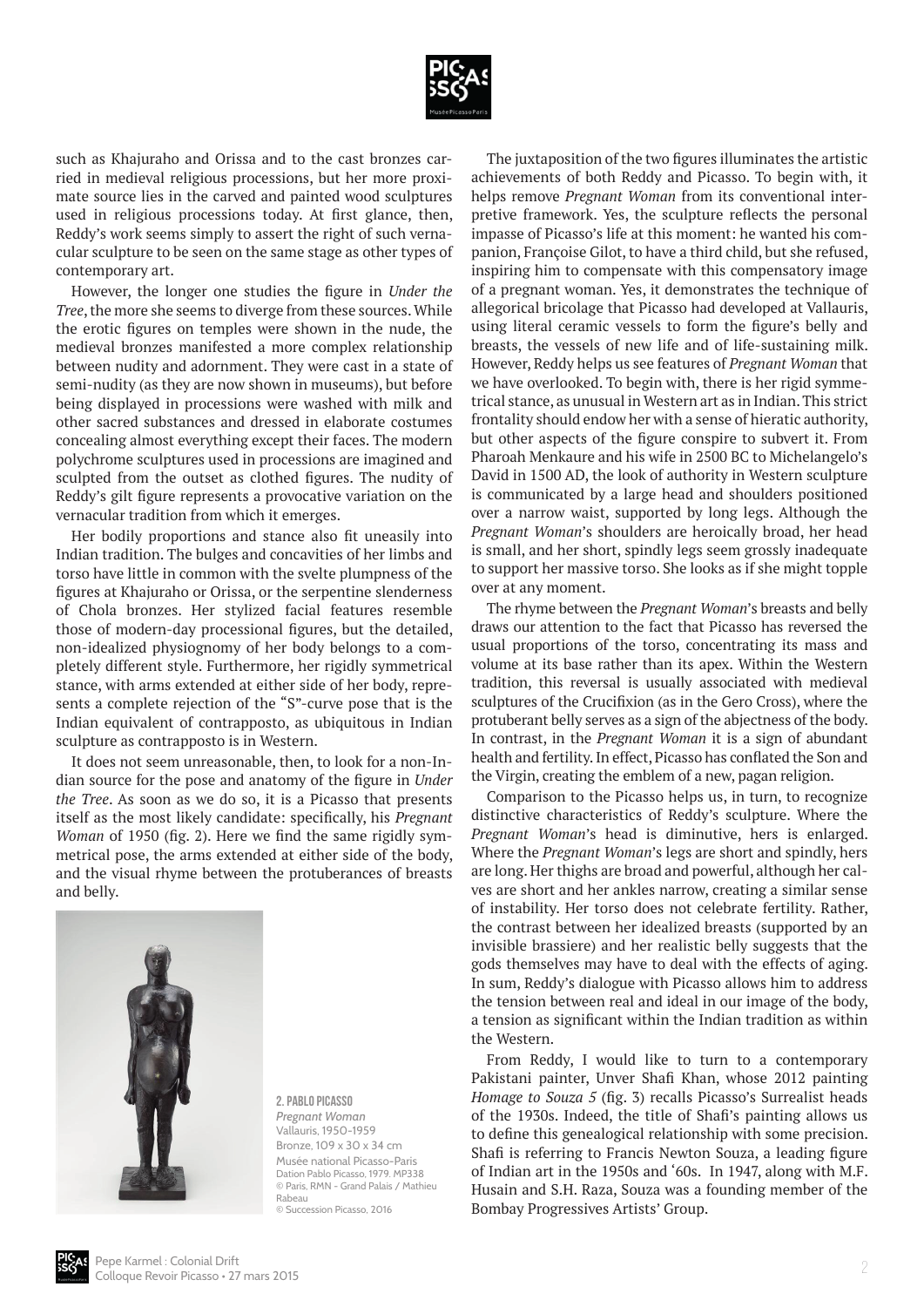



**3. Unver Shafi Khan** *Homage to Souza 5* November 2012 Oil on canvas, diptych, 182,88 x 152,4 cm

Picasso was a valuable model for the Progressives, as for other artists in nations caught up in the struggle for independence. His incorporation of African art broke down the hierarchy between "civilized" and "barbarian," subverting the cultural hierarchy that justified colonialism. The Cuban artist, Wifredo Lam, for instance, used the *Demoiselles d'Avignon* to create a brilliant style of Afro-Cubism. More broadly, Picasso's strikingly varied styles demonstrated that a modern artist could select particular elements from art history and recombine them in ways that created new languages for modern art. Picasso showed that hybridity could be as modernist as purity, that you could be a student of European art history without being a slave to it. This too provided a liberating example for non-Western artists.

Souza appropriated and reconfigured elements of Picasso's work just as Picasso had appropriated and reconfigured the work of his precursors. In a 1949 painting of a *Nude with Mirror*, for example, Souza combines the iconography of Picasso's 1932 *Girl Before a Mirror* with the powerful modeling and gigantesque physiognomy of Picasso's "Neo-Classical" figures.3 Souza's "classic" nudes of the 1950s move further away from specific Picassian prototypes, but their combination of heavy linear contours with densely textured impasto draws on multiple phases of Picasso's work as well as modern French painting more generally.<sup>4</sup> In his "chemical paintings" of the 1960s, Souza uses solvents to transform found images, and redraws the faces of his figures with melting, biomorphic forms inspired by Picasso's *Weeping Women* of the 1930s.<sup>5</sup>

The biomorphic features of Souza's 1960s figures provide the starting point for Unver Shafi's 2012 series of homages. Each blob-like form of *Homage to Souza 5* seems to correspond to a facial feature—a nose, an ear, a brow, or a chin—and the blobs have been piled up into a mountainous mass suggesting the general configuration of a human head. But there is no one-to-one correspondence between the elements of Shafi's composition and the elements of a face. (Indeed, the literal motif represented in this series of paintings is a rhinoceros horn wrapped in plasticine.) $6$  In its monstrous lack of humanity, the head in *Homage to Souza 5* recalls Alfred Jarry's *Ubu Roi*, an important inspiration for Picasso (as for the contemporary artist William Kentridge). Shafi's smoothly modulated chiaroscuro also sets this series of works apart from both Picasso and Souza, making his biomorphic *fantasia* seem ominously real.

In his *Fabulist* series, begun around 2000, Shafi brilliantly invokes the linear outlines and stippled embellishments of South Asian decoration as an equivalent for the hyperactive, calligraphic style that Picasso invented in the late 1930s (fig. 4).



**4. Pablo Picasso** *Man with an Ice Cream Cone* Mougins, 1938  $Oil$  on canvas, 61 x 46 cm Musée national Picasso-Paris Dation Pablo Picasso, 1979. MP174 © Paris, RMN - Grand Palais / Jean-Gilles Berizzi © Succession Picasso, 2016

In works such as *Man with an Ice Cream Cone*, from 1938, Picasso transformed each element of the face—eyes, nostrils, mouth, ear—into a powerful ideographic symbol, and filled in the spaces around these symbols with an astonishing variety of textures and colors. This *horror vacui*—the compulsion to fill every available space with a mark or pattern—grows more powerful in following decades of Picasso's work, supplementing and challenging the architectonic sensibility that had dominated his work since 1907.

A similar tension between line and texture is evident in Shafi's 2009 painting *Colonial Drift* (fig. 5), where hookshaped curves define the figure's face and garments, while the intervening spaces are filled with delicate networks of colored, stippled dots. Within each area, the curving lines of stippling suggest a three-dimensional surface, but the powerful graphic outlines flatten the image as a whole. The woman's broad, conical hat provides an unexpected note of formality amid the uninhibited sensuousness of color and pattern.



**5. Unver Shafi Khan** *Colonial Drift ( Fabulist Series )*  2009 Acrylic on Canvas, 38,1 x 38,1 cm

In other paintings of this series, Shafi depicts male and female figures engaged in elaborate dances of courtship. Within the South Asian tradition, these might be seen as updated versions of the reliefs from Khajuraho and Orissa.